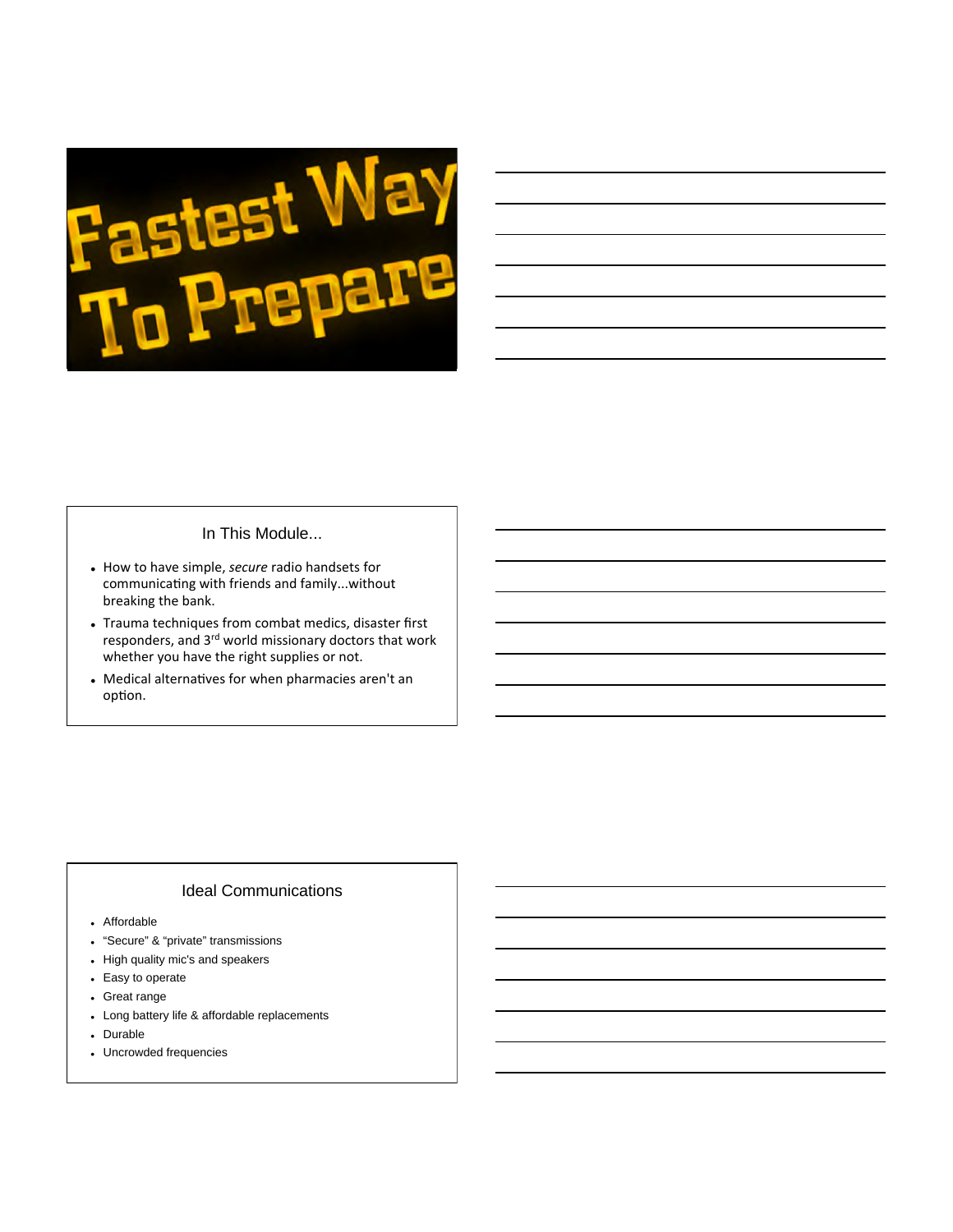

| <u> 1989 - Andrea Andrew Maria (h. 1989).</u> |  |  | <b>Contract Contract</b> |
|-----------------------------------------------|--|--|--------------------------|
|                                               |  |  |                          |
|                                               |  |  |                          |

# Motorola MOTO/Direct Talk

- Uses 900 MHz range (phones, baby monitors, etc.)
- Frequency Hopping Spread Spectrum (FHSS) 11 times/sec
- 10 Channels & 15 sub-codes
- Channels aren't frequencies
- Incompatible with other FHSS platforms
- Isolation=security

#### i9 i880/i885 i870 i850/i855  $\cdot$  i776  $\frac{1}{2}$  i760  $\cdot$  i670  $\cdot$  i580  $\cdot$  i576  $\cdot$  i570  $\cdot$  i560  $\cdot$  i450/455 Motorola Phones that Support Direct Talk  $\cdot$  i425 i365/i365is i355 i335 i325/i325is  $\frac{1}{2}$  i315  $\cdot$  i290  $\cdot$  i275  $\cdot$  Ic902 ic502 ic402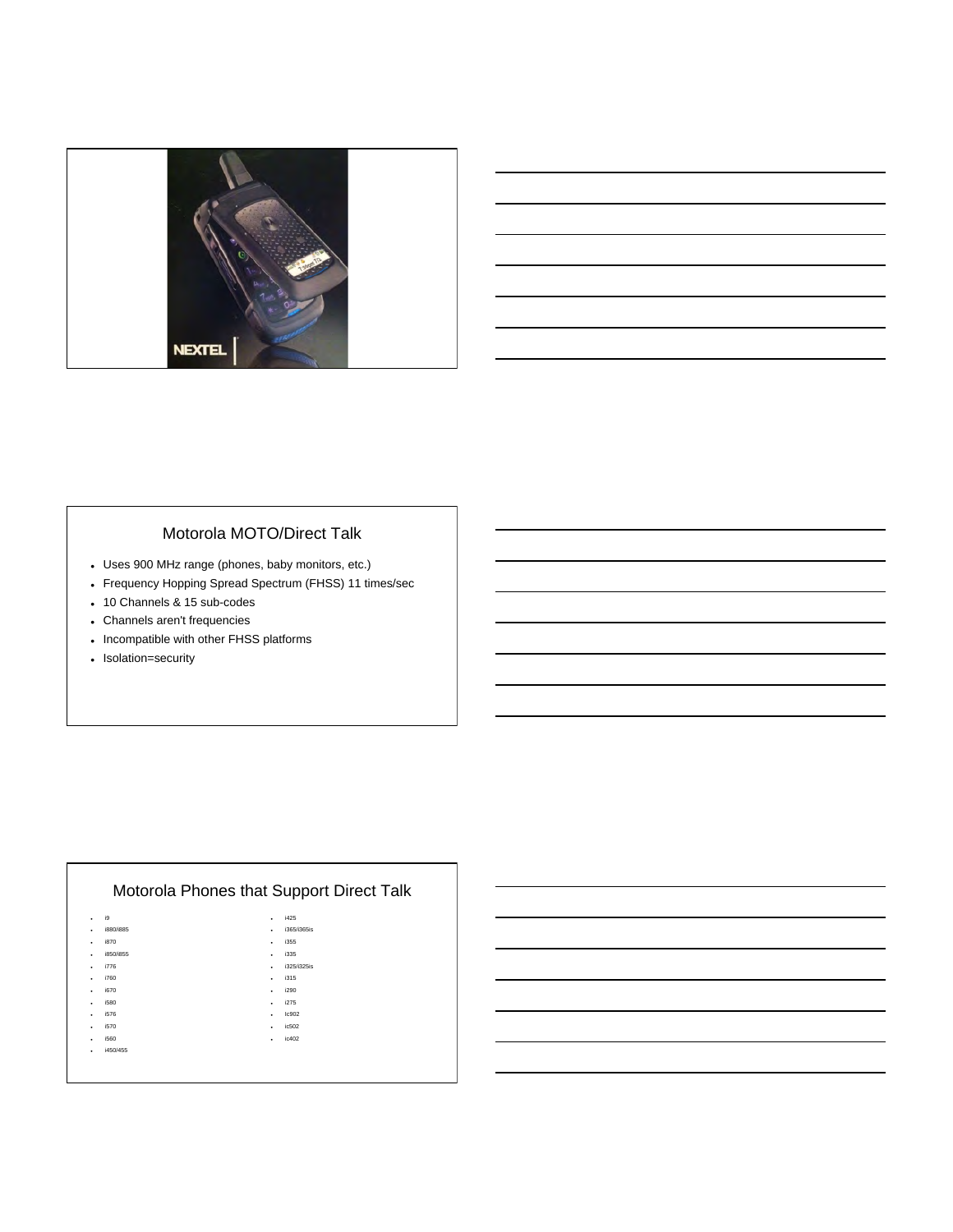-Switch to Ebay-

# **Improvised Medical and Trauma Management**

Treating yourself or others for medical/trauma conditions without proper training could worsen the problem and even cause death.

This section is for educational/entertainment purposes only.<br>It is a great starting point to help you determine<br>What kind of formal training you'd like to get, but<br>should not be considered medical/trauma training on it's o

# VERY serious topic to me...

- Exposed formally from an early age
- Backcountry guiding
- Formal wilderness and tactical training
- Ski Patrol
- Has taught me how to listen to my body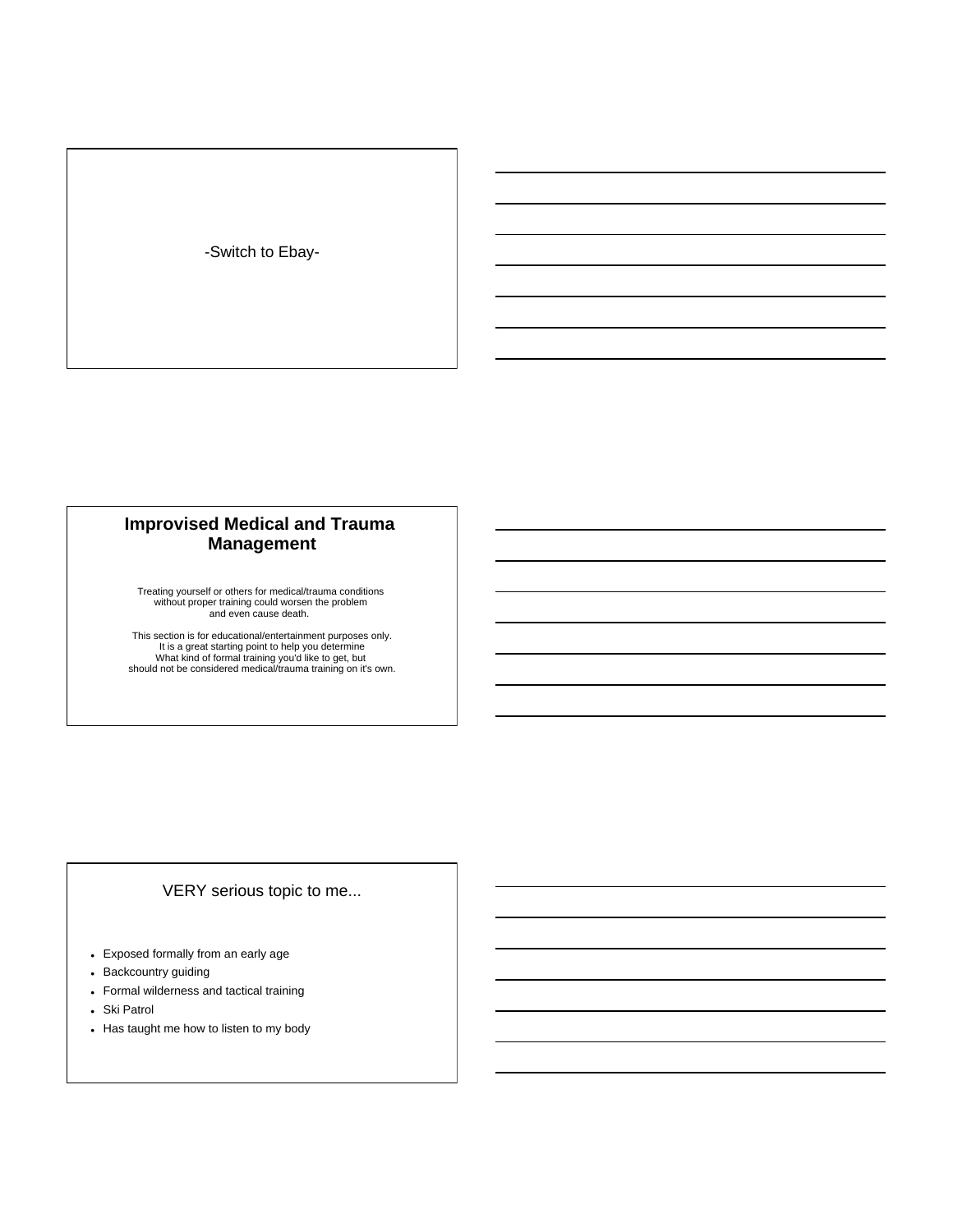#### Why Improvisation is *SO* Important

- You won't always be fully equipped when something happens
- You can't carry enough to help many people.
- Resupplying isn't always an option
- You may not know how long you have until you can resupply
- The BEST way to help the most people is to keep yourself in good shape and being able to take care of yourself so you're not a drain on the EMS system.

# Trauma vs. Medical Issues

#### TRAUMA

- Sprain
- Strain Break
- 
- Cut Stab
- 
- Tear
- Abrasions

#### MEDICAL

- Temperature regulation
- Dehydration/sodium
- Blood sugar
- Medication withdrawl
- Acute illness/infections
- Chronic illness
- Heart issues

### Bleeding

- **R**est (calm down, stop moving, control pulse and blood pressure)
- **E**levation (raise the limb above the heart)
- **D**irect Pressure (Pressure Points)
- Reality—D, D, more D, then E&R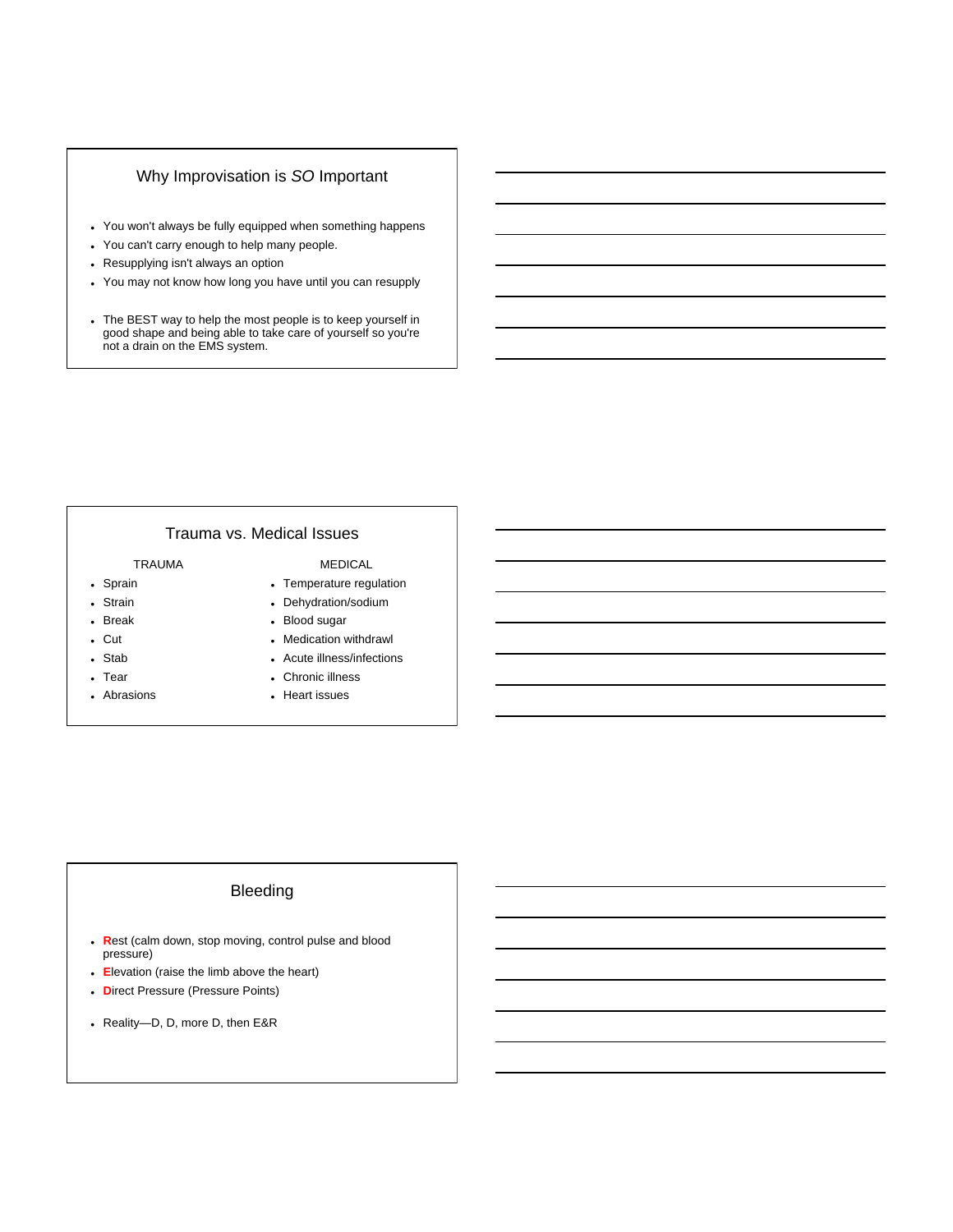

|  |  | <b>Contract Contract</b> |
|--|--|--------------------------|
|  |  |                          |
|  |  | $\overline{\phantom{a}}$ |
|  |  |                          |
|  |  |                          |
|  |  |                          |
|  |  |                          |
|  |  |                          |
|  |  |                          |
|  |  |                          |
|  |  |                          |

#### Training Resources Local EMS • Search & Rescue • Outward Bound  $CERT$  Volunteer EMS . NOLS Wilderness Medical Assoc. Wilderness EMT / OEC W. First Responder Tactical First Responder



# Medical Emergencies

What If There Aren't Any More Medications? (Limitations on What I Can Say)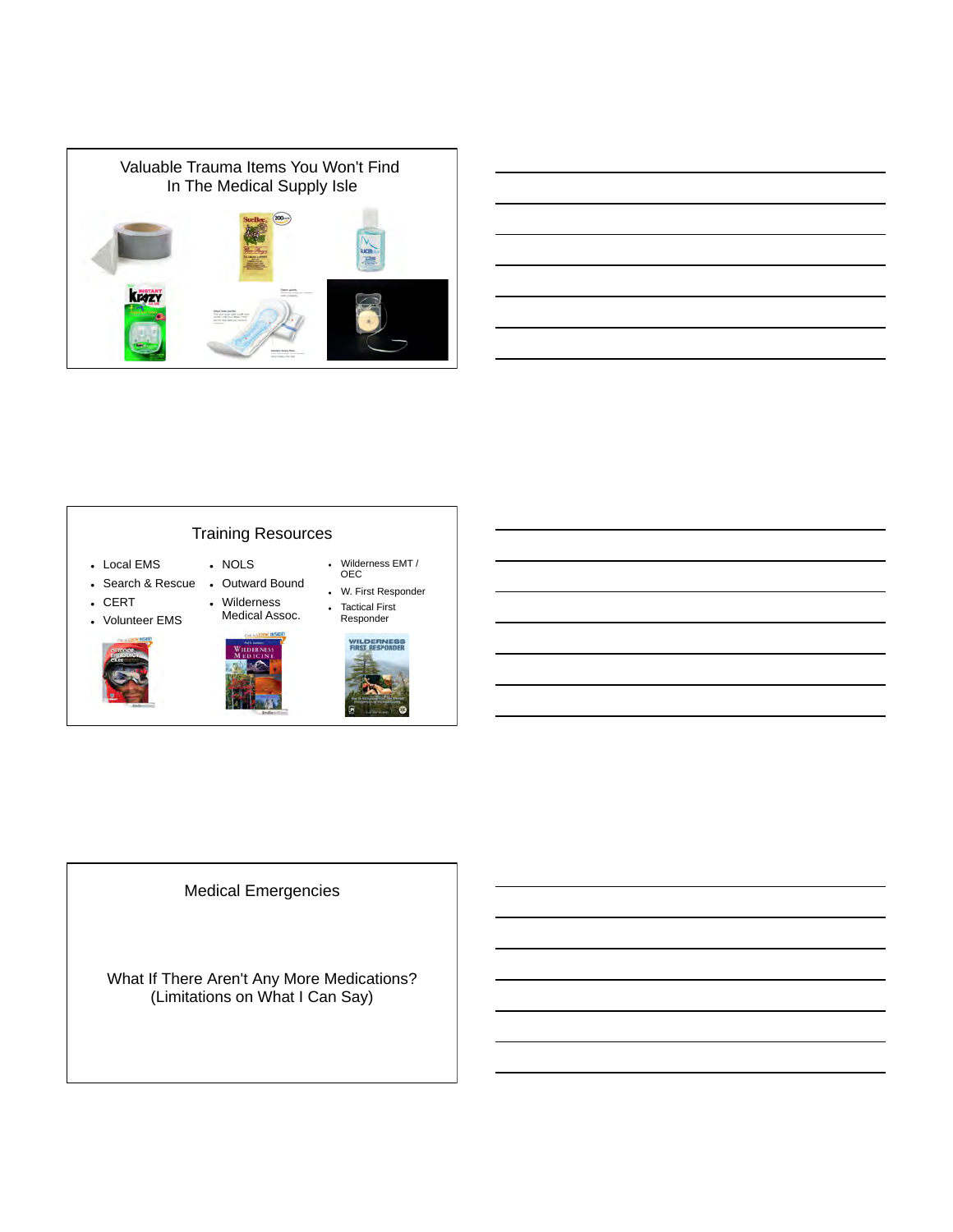Chronic vs. Acute

Fevers – Let them go (within reason)

Diarrhea – Let it go (within reason)

Diabetes – Diet and exercise

Pain...

# Pain Management

- Over the counter
- "Mind over matter", self-hypnosis, meditation, "happy place"
- Prayer
- Human touch/pet
- Poppies
- Psychotropics (Administered by a doctor)
- Exercise